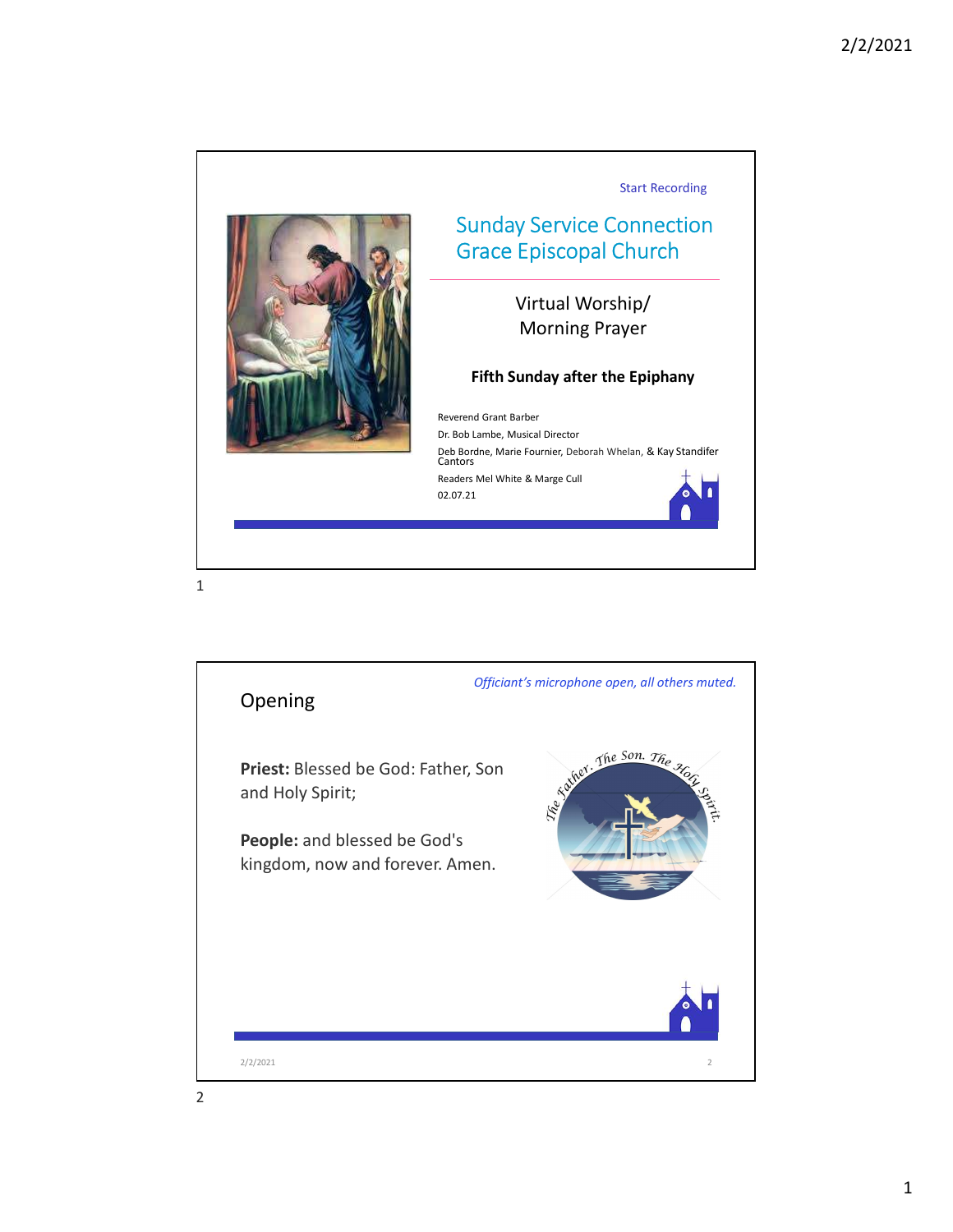



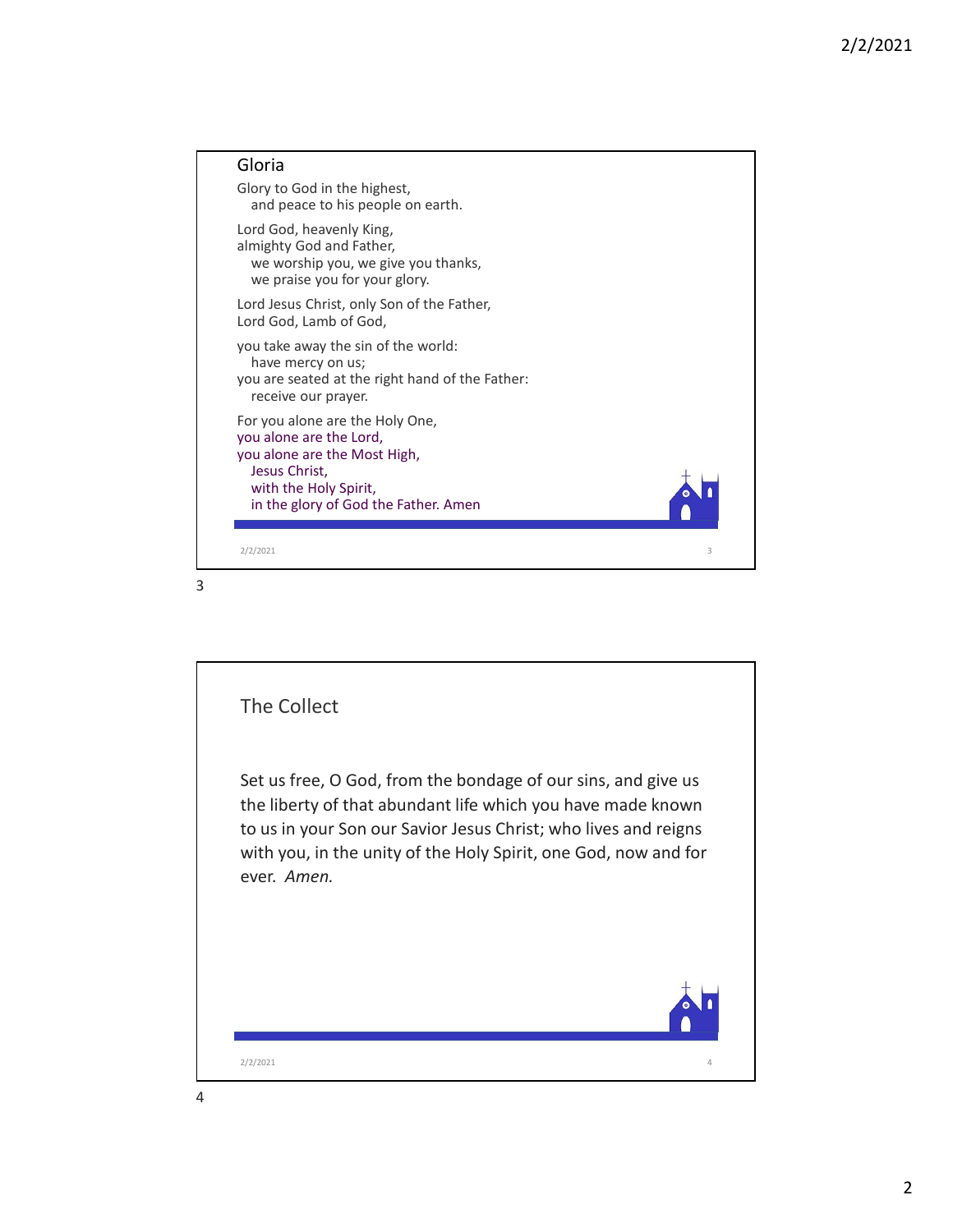

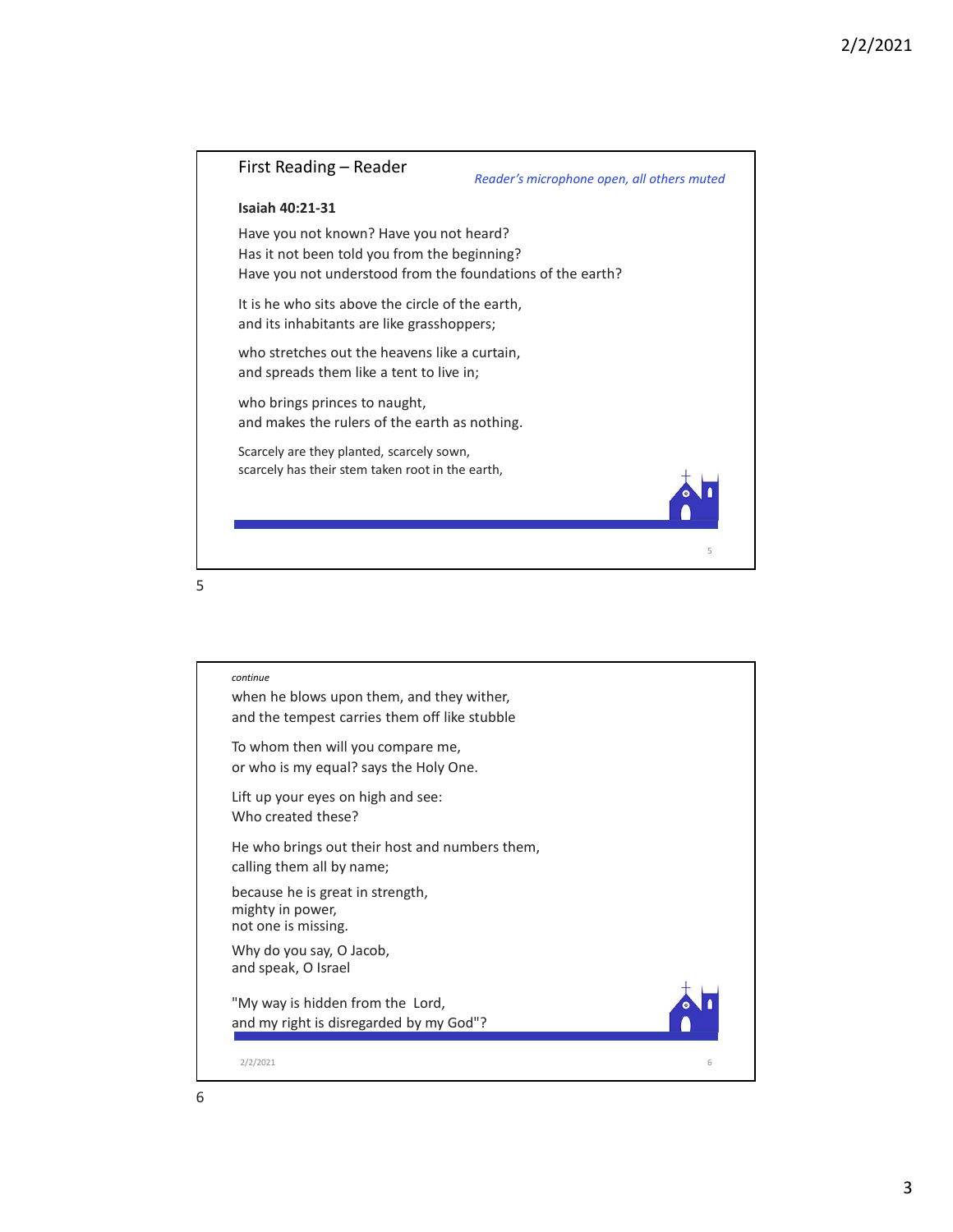|   |                                                                                                            | 2/2/2021 |
|---|------------------------------------------------------------------------------------------------------------|----------|
|   |                                                                                                            |          |
|   |                                                                                                            |          |
|   | continue<br>Have you not known? Have you not heard?                                                        |          |
|   | The Lord is the everlasting God,<br>the Creator of the ends of the earth.                                  |          |
|   | He does not faint or grow weary;                                                                           |          |
|   | his understanding is unsearchable<br>He gives power to the faint,                                          |          |
|   | and strengthens the powerless.                                                                             |          |
|   | Even youths will faint and be weary,<br>and the young will fall exhausted;                                 |          |
|   | but those who wait for the Lord shall renew their strength,<br>they shall mount up with wings like eagles, |          |
|   | they shall run and not be weary,<br>they shall walk and not faint.                                         |          |
|   | Hear what the Spirit is saying to God's people<br>All: Thanks be to God                                    |          |
|   |                                                                                                            |          |
|   | 2/2/2021<br>$\overline{7}$                                                                                 |          |
| 7 |                                                                                                            |          |
|   |                                                                                                            |          |
|   |                                                                                                            |          |
|   | Rev. Grant & Reader<br><b>Psalm 111</b>                                                                    |          |
|   | 1 Hallelujah!<br>How good it is to sing praises to our God! *                                              |          |
|   | how pleasant it is to honor him with praise!                                                               |          |
|   | 2 The Lord rebuilds Jerusalem; * he gathers the exiles of Israel.                                          |          |
|   | 3 He heals the brokenhearted * and binds up their wounds.                                                  |          |





8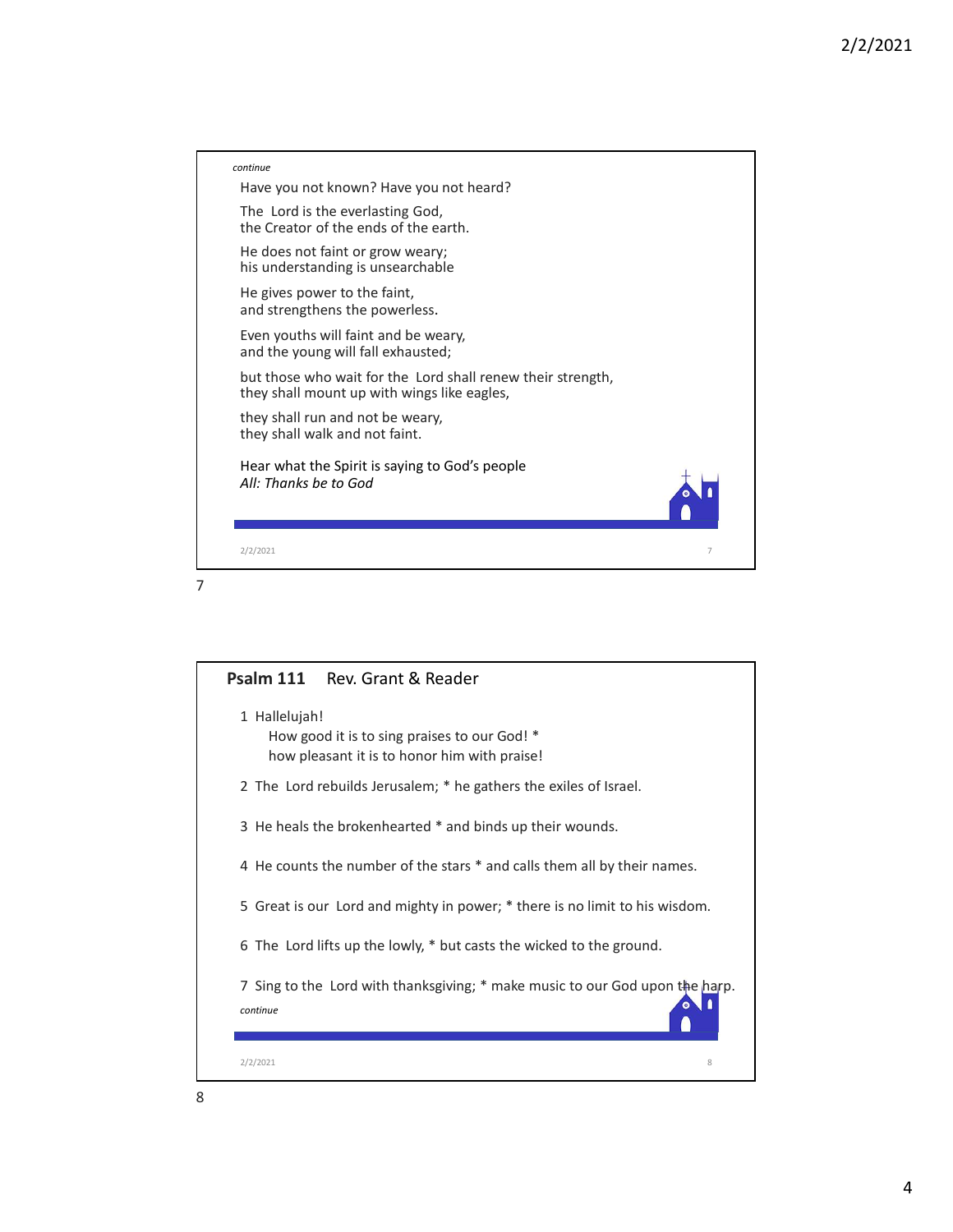|   |                                                                                                                                                                                                                                                                      |                                                               | 2/2/2021 |
|---|----------------------------------------------------------------------------------------------------------------------------------------------------------------------------------------------------------------------------------------------------------------------|---------------------------------------------------------------|----------|
|   |                                                                                                                                                                                                                                                                      |                                                               |          |
|   |                                                                                                                                                                                                                                                                      |                                                               |          |
|   |                                                                                                                                                                                                                                                                      |                                                               |          |
|   | continue                                                                                                                                                                                                                                                             |                                                               |          |
|   | 8 He covers the heavens with clouds * and prepares rain for the earth;                                                                                                                                                                                               |                                                               |          |
|   | 9 He makes grass to grow upon the mountains * and green plants to<br>serve mankind.                                                                                                                                                                                  |                                                               |          |
|   | 10 He provides food for flocks and herds * and for the young ravens<br>when they cry.                                                                                                                                                                                |                                                               |          |
|   | 11 He is not impressed by the might of a horse; * he has no pleasure in<br>the strength of a man;                                                                                                                                                                    |                                                               |          |
|   | 12 But the Lord has pleasure in those who fear him, * in those who<br>await his gracious favor.                                                                                                                                                                      |                                                               |          |
|   | 21 Hallelujah!                                                                                                                                                                                                                                                       |                                                               |          |
|   | 2/2/2021                                                                                                                                                                                                                                                             | $\overline{9}$                                                |          |
| 9 |                                                                                                                                                                                                                                                                      |                                                               |          |
|   |                                                                                                                                                                                                                                                                      |                                                               |          |
|   |                                                                                                                                                                                                                                                                      |                                                               |          |
|   | Second Reading - Rev. Grant Barber<br>Mark 1:29-39                                                                                                                                                                                                                   | <b>Grant or Reader's microphone</b><br>open, all others muted |          |
|   | People: Praise to you Lord Christ                                                                                                                                                                                                                                    |                                                               |          |
|   | After Jesus and his disciples left the synagogue, they entered the house of Simon and<br>Andrew, with James and John. Now Simon's mother-in-law was in bed with a fever, and<br>they told him about her at once. He came and took her by the hand and lifted her up. |                                                               |          |

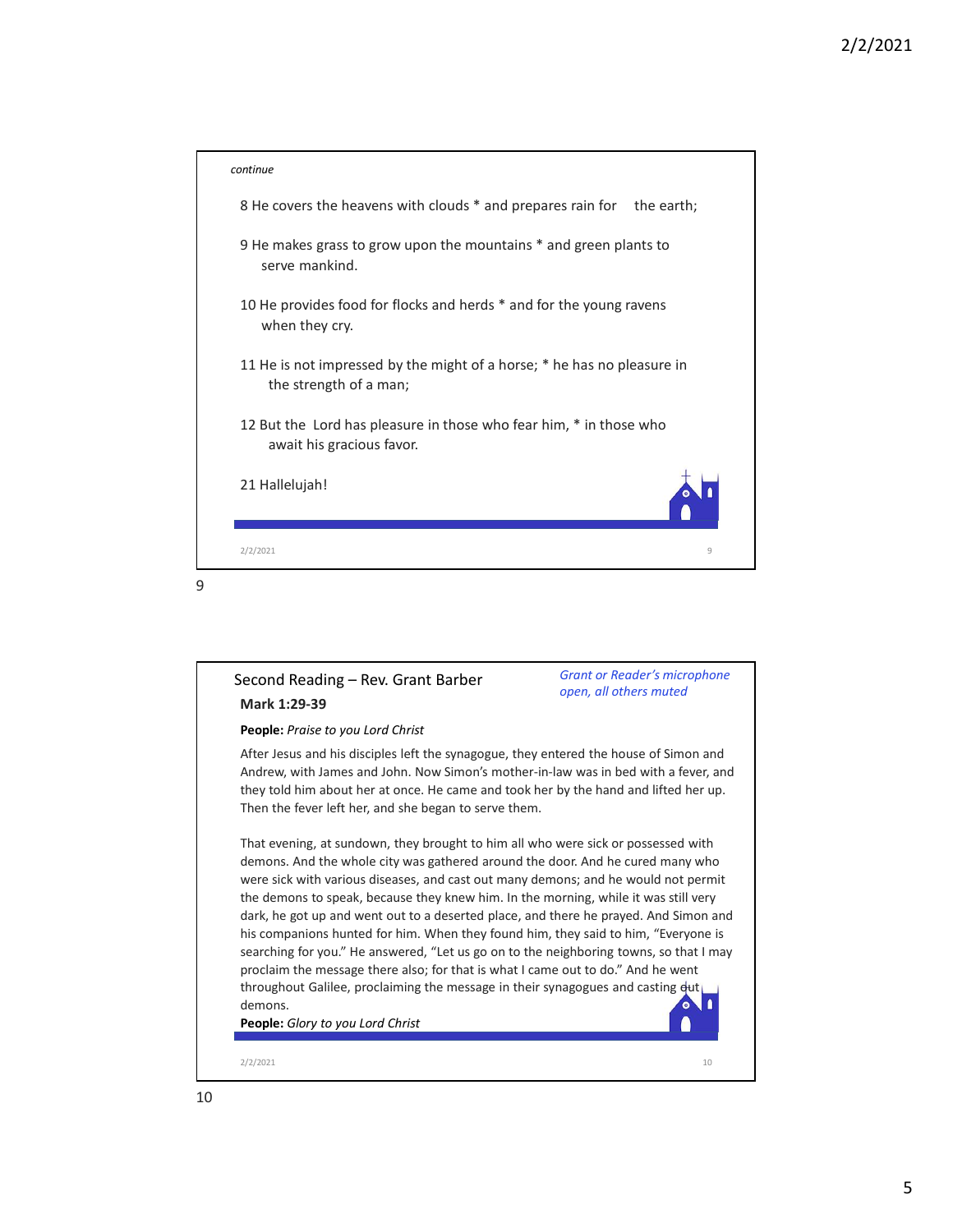



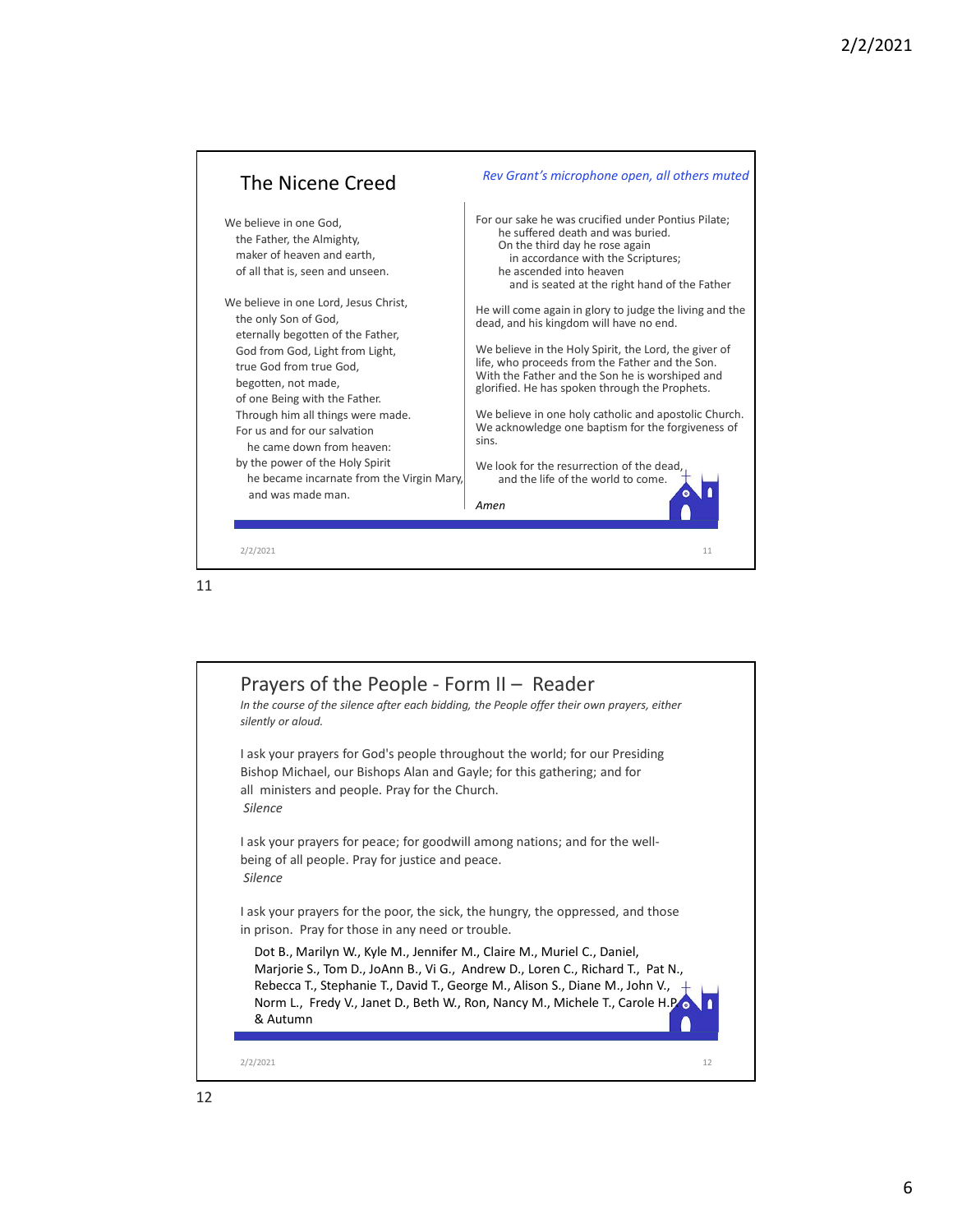| Prayers of the People -                                                                                                                                                               | Rev. Grant or reader's microphone | 2/2/2021 |
|---------------------------------------------------------------------------------------------------------------------------------------------------------------------------------------|-----------------------------------|----------|
|                                                                                                                                                                                       |                                   |          |
|                                                                                                                                                                                       |                                   |          |
|                                                                                                                                                                                       | is open, all others muted         |          |
| We give thanks for those serving in the military, especially: Matt C., Baron<br>S., Zachary S., Christopher, Tim, Monique & Joey                                                      |                                   |          |
| I ask your prayers for all who seek God, or a deeper knowledge of him.<br>Pray that they may find and be found by him.<br>Silence - We invite you to name out loud others we pray for |                                   |          |
| I ask your prayers for the departed. Pray for those who have died.<br>Silence - We invite you to name out loud others we pray for                                                     |                                   |          |
| I ask for your prayers of thanksgiving for blessings. Pray in gratitude to<br>God.<br>Silence - We invite you to name out loud thanksgivings we pray for                              |                                   |          |
| You may also add your prayers in the chat box, including birthday or<br>anniversary remembrances.                                                                                     |                                   |          |
| 2/2/2021                                                                                                                                                                              | 13                                |          |